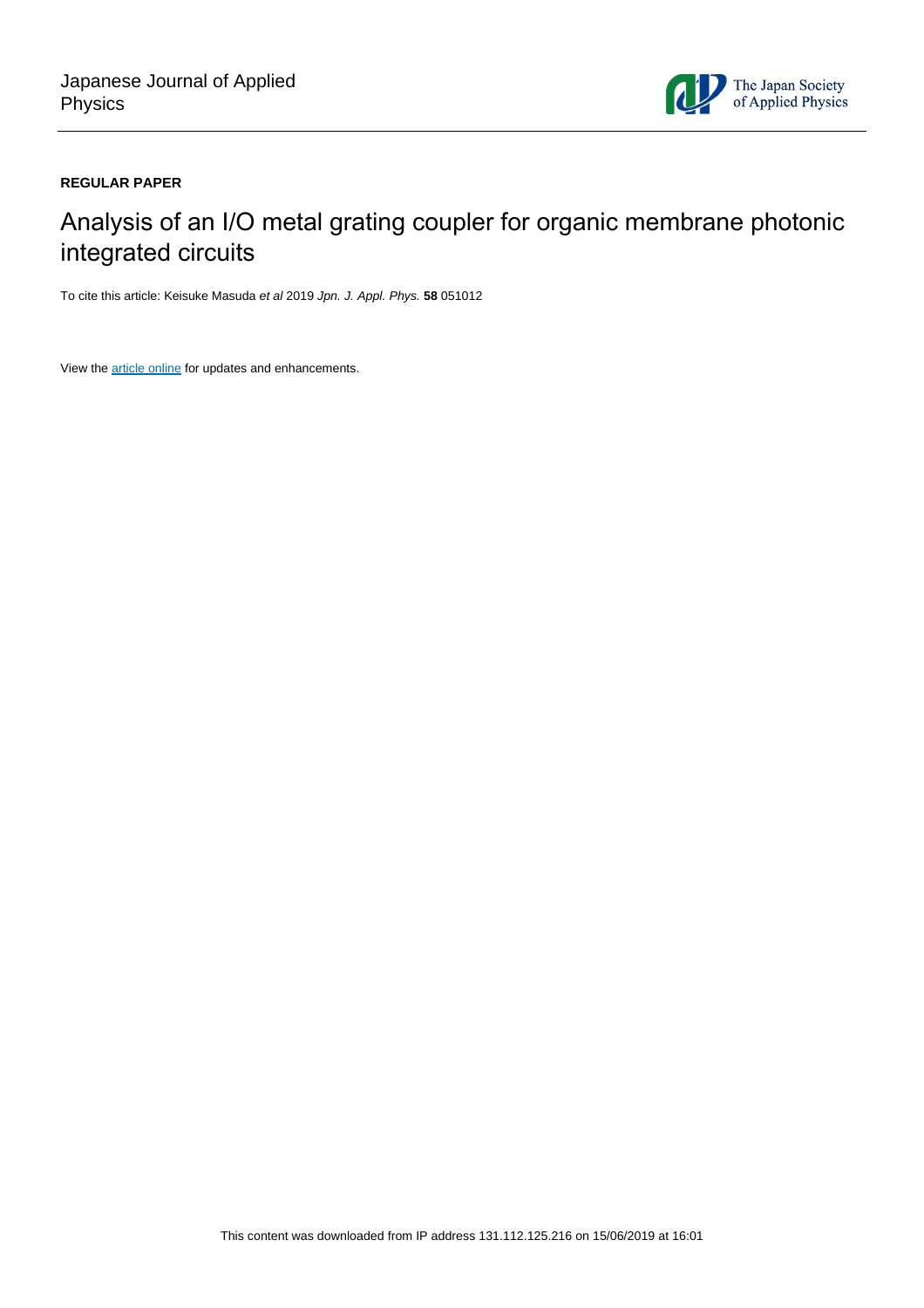

## <span id="page-1-0"></span>Analysis of an I/O metal grating coupler for organic membrane photonic integrated circuits

Keisuke Masuda<sup>1\*</sup>, Tomohiro Amemiya<sup>1,2</sup>, Hibiki Kagami<sup>2</sup>, Makoto Tanaka<sup>1</sup>, Nobuhiko Nishiyama<sup>1,2</sup>, and Shigehisa Arai<sup>1,2</sup>

1 Department of Electrical and Electronic Engineering, Tokyo Institute of Technology 2-12-1-S9-7 O-okayama, Meguro-ku, Tokyo, 152-8550, Japan 2 Institute of Innovative Research (IIR), Tokyo Institute of Technology 2-12-1-S9-7 O-okayama, Meguro-ku, Tokyo, 152-8552, Japan

\* E-mail: [masuda.k.ap@m.titech.ac.jp](mailto:masuda.k.ap@m.titech.ac.jp)

Received October 25, 2018; accepted March 4, 2019; published online April 25, 2019

We propose organic membrane photonic integrated circuits (OMPICs), which can collectively integrate various optical elements into a thin film and can realize wearable devices and high-speed optical signal processing by making more flexible photonic integrated circuits. In OMPICs, vertical grating couplers are effective as input and output ports. In this study, we propose three types of structure: an SU-8/Cytop grating coupler, a metal grating coupler, and a modified metal grating coupler with a metal mirror and an SU-8/Cytop distributed Bragg reflector. We analyze the optical coupling efficiency in each case. © 2019 The Japan Society of Applied Physics

#### 1. Introduction

In recent years, mechanically flexible optical systems have been finding applications in short-range data communication, $1-3$  $1-3$  $1-3$  various sensors, $4-7$  $4-7$  wearable devices for health care, $8-12$  $8-12$  etc. These optical systems make the best use of the low-loss property and flexibility of organic materials; many research groups have published various reports including the development of the roll-to-roll manufacturing process.[13](#page-5-0)–[16](#page-5-0)) However, compared with standard optical devices based on conventional rigid platforms (III-V semiconductors and Si), $17-21$  $17-21$  $17-21$  most reports so far on organic material-based optical devices show a single function in one  $\text{chip.}^{22,23)}$  $\text{chip.}^{22,23)}$  $\text{chip.}^{22,23)}$  Therefore, organic material-based optical devices are still far from their inorganic counterparts in terms of integration and functionality.

Against this backdrop, we have proposed organic membrane photonic integrated circuits  $(OMPICs)$ ,  $^{24}$  $^{24}$  $^{24}$  which can incorporate the various functions needed for an optical system into a flexible organic membrane (see Fig. 1). In flexible OMPICs, lateral I/O coupling (i.e., input/output from a cleaved edge of a waveguide) is not easy because of the difficulty of position matching, in addition to the mode size mismatch between its fiber and the waveguide. Therefore, here we propose three types of vertical grating couplers, which are suitable for OMPICs: an SU-8/Cytop grating coupler, a metal grating coupler, and an improved metal grating coupler with a metal mirror and an SU-8/ Cytop distributed Bragg reflector. In the following sections, after simulating the characteristics of a waveguide for OMPICs, we analyze the optical coupling efficiency in each case.

#### 2. Analysis of the waveguide for OMPICs

#### 2.1. Design of the waveguide structure

Before analyzing the vertical grating couplers for OMPICs, we first calculated the characteristic parameters of a waveguide that is monolithically integrated in an organic membrane. Figure  $2(a)$  shows the structure of a waveguide along the cross-section perpendicular to the direction of light propagation. We adopted  $SU-8^{25}$  $SU-8^{25}$  $SU-8^{25}$  (refractive index 1.59 at a wavelength of 1550 nm) as the core material and  $\text{Cytop}^{26}$  $\text{Cytop}^{26}$  $\text{Cytop}^{26}$ (refractive index 1.34 at a wavelength of 1550 nm) as the cladding material. Other physical properties except refractive



Fig. 1. (Color online) Conceptual diagram of an organic membrane photonic integrated circuit.



Fig. 2. (Color online) (a) Bird's eye view of the waveguide; (b) confinement factor of the  $TE_0$  mode as a function of SU-8 core width and thickness.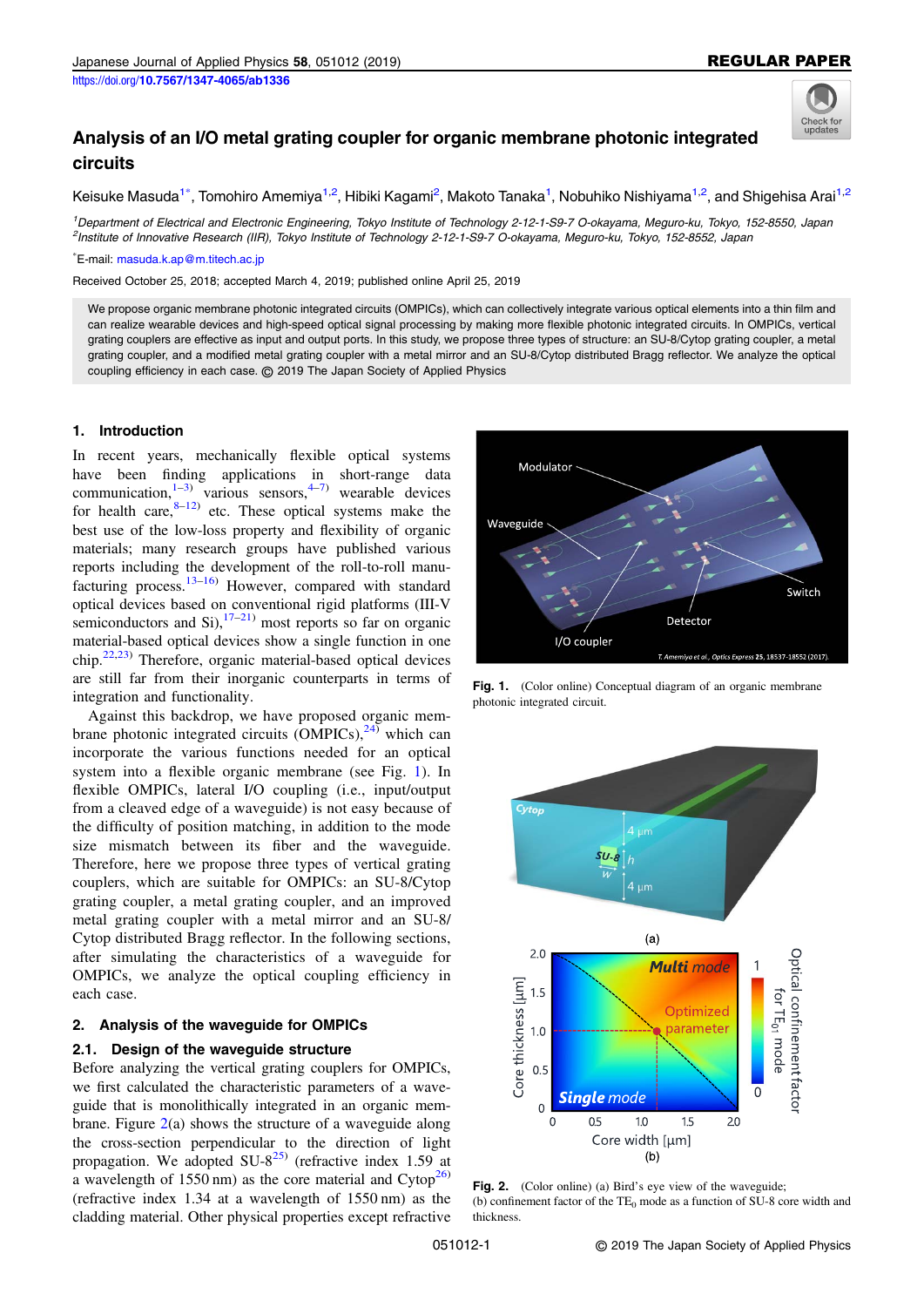<span id="page-2-0"></span>

Fig. 3. (Color online) (a) Schematic image of in-plane bending. (b) Schematic image of vertical direction bending. (c) Calculated in-plane and vertical bending loss at 90° bending as a function bending radius R.

index can be found in Refs. [25](#page-5-0) and [26](#page-5-0). In the calculation, the upper and lower cladding thicknesses were fixed at  $4 \mu m$ ; the width  $w$  and thickness  $h$  of the core layer were set as parameters. We simulated the propagation of light in the waveguide, using the finite-element method, at a wavelength of 1550 nm. Figure [2](#page-1-0)(b) shows the result of plotting the confinement factor of the  $TE_0$  mode. The black dotted lineis the limit at which single-mode propagation can be maintained; the left and right sides of the black dotted line are the single-mode and multi-mode operation regions, respectively. In order to reduce propagation loss and bending loss of the waveguide in OMPICs, the confinement factor should be as high as possible while maintaining single-mode propagation. As a result, w and h were set to 1.2  $\mu$ m and 1.0  $\mu$ m. Here, the values of  $w$  and  $h$  are different because the shape of the waveguide is asymmetric in the vertical and horizontal directions (i.e., unlike in the horizontal direction, the SU-8 core is sandwiched by air in the vertical direction).

#### 2.2. Bending loss of the waveguide

Next, we simulated the bending loss of the waveguide using the finite-difference time-domain (FDTD) method. In the case of OMPICs, in addition to in-plane bending loss [i.e., bending inside optical circuits as shown in Fig.  $3(a)$ ], we also need to simulate vertical bending loss [i.e., physical bending of the film as shown in Fig. 3(b)].

Figure 3(c) shows the calculated in-plane and vertical bending loss at 90° bending as a function of the bending radius (blue and red plots show results for in-plane and vertical bending, respectively). As observed, the in-plane bending loss is  $0.5$  dB or lower for a bend radius of  $70 \mu m$ while the vertical bending loss is lower than 0.5 dB for a bend radius of 20  $\mu$ m. Figure 3(c) reveals that the vertical bending loss tends to be smaller than the in-plane bending loss. This is because the SU-8 core is sandwiched by air, which has a low refractive index, through the Cytop cladding (i.e., a high refractive index contrast around the core is realized). For a bend radius of 20  $\mu$ m, the ratio of the optical intensity



Fig. 4. (Color online) Waveguide and vertical grating coupler monolithically integrated on an organic membrane.

distribution leaking into the air is about 15% at the maximum.

#### 3. Analysis of the I/O vertical grating coupler for OMPICs

#### 3.1. Device structure

In OMPICs, from the viewpoint of their thinness and its flexibility, it is difficult to send an input signal and extract an output signal from the end faces of the waveguide as in ordinary optical circuits. Therefore, it is effective to inject light from the vertical direction using a grating coupler<sup>[27\)](#page-5-0)</sup> as shown in Fig. 4.

In general, it is difficult to obtain a sufficient refractive index contrast necessary for a grating coupler (i.e., relatively high coupling coefficient) in an organic material platform. Therefore, we adopted vertical coupling using a buried metal grating. The grating coupler is assumed to be connected to the waveguide through a tapered waveguide to realize singlemode propagation (see the structure given in Fig. 4). In this study, the width and length of the taper were fixed to 15  $\mu$ m and 100  $\mu$ m, respectively.

#### 3.2. Analysis of coupling efficiency in each grating coupler

Figures [5](#page-3-0)(a) and [5](#page-3-0)(b) depict an organic material-based grating coupler composed of SU-8 and Cytop and a metal grating coupler with thin gold stripes buried in the SU-8 core of the waveguide, respectively. Using the FDTD method, we first simulated the propagation of light to calculate the coupling efficiencies for these two grating couplers. The grating thickness  $h$  [SU-8 thickness in Fig. [5](#page-3-0)(a), metal thickness in Fig.  $5(b)$  $5(b)$ ] and the grating period  $\Lambda$  were set as parameters. In this analysis, the wavelength and angle of the TE-mode input light were fixed at 1550 nm and 92°. In addition, the duty ratio (i.e., The ratio of the metal region to the grating period  $\Lambda$  for the metal grating, and the ratio of the SU-8 region to the grating period  $\Lambda$  for the SU-8/Cytop grating) was fixed at 50%.

Figure [6](#page-3-0) shows calculated coupling efficiencies as a function of the grating period Λ, with the grating thickness h as a parameter. The figure shows that for the SU-8/Cytop grating coupler, the coupling efficiency reaches a maximum of  $-12.2$  dB with  $\Lambda$  of 1.18  $\mu$ m and h of 0.6  $\mu$ m. For the metal grating, the coupling efficiency reaches a maximum of  $-5.8$  dB with  $\Lambda$  of 1.1  $\mu$ m and h of 0.12  $\mu$ m. Compared with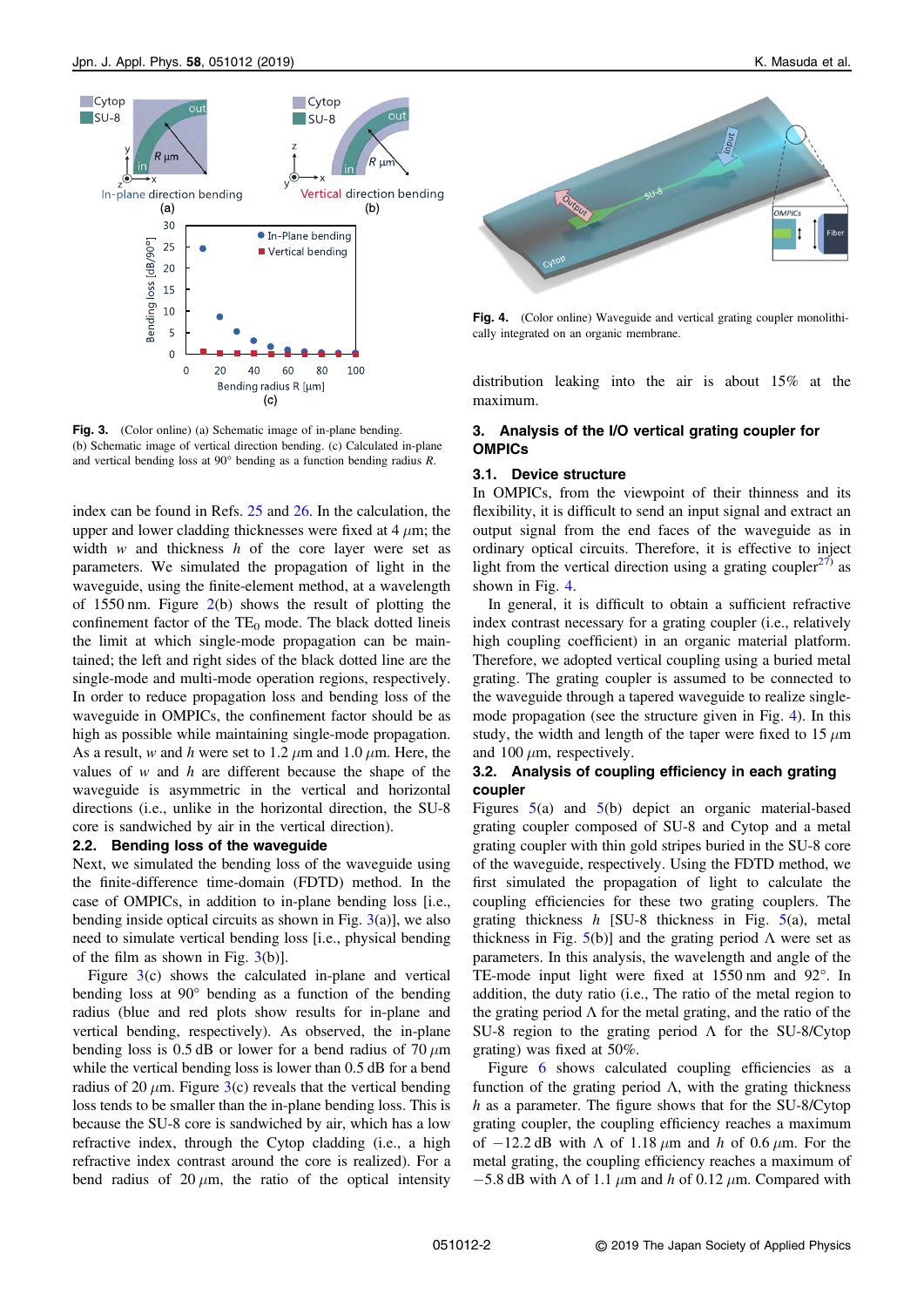<span id="page-3-0"></span>

Fig. 5. (Color online) Three kinds of grating couplers for OMPICs used in the simulation. (a) SU-8/Cytop grating coupler. (b) Metal grating coupler. (c) Improved metal grating coupler with a gold mirror and an SU-8/Cytop distributed Bragg reflector (DBR).



Fig. 6. (Color online) Calculated coupling efficiencies as a function of the grating period, with the grating thickness as a parameter. (a) SU-8/Cytop grating coupler. (b) Metal grating coupler.

the SU-8/Cytop grating coupler, it is suggested that an even higher coupling coefficient can be realized by embedding gold stripes inside the core. Figure [8\(](#page-4-0)a) visualizes one example of the optical field distribution for the metal grating coupler, showing how light incident on the grating propagates to the waveguide. Further improvement is, however, required for this structure because downward and backward radiation cannot be ignored (especially downward). Therefore, we considered a metal grating coupler added with a gold mirror $^{28,29)}$  $^{28,29)}$  $^{28,29)}$  inside the lower cladding layer and an SU-8/Cytop DBR at the back of the grating [see Fig. 5(c)].

In order to confirm the contribution of the gold mirror to device performance, we first calculated the coupling efficiency of the metal grating coupler with the gold mirror inside the lower cladding layer. In the simulation process, the thickness of the gold mirror was set to  $5 \text{ nm}$ , and the distance  $d$  from the grating to the gold mirror was set as a parameter. The coupling efficiency as a function of  $d$  is shown in Fig. [7](#page-4-0)(a), where the grating period  $\Lambda$ , grating thickness  $h$ , and number of the gratings are fixed at 1.1  $\mu$ m, 120 nm, and 30, respectively. The coupling efficiency shows periodic changes associated with phase matching and takes peak values at d of 2.7  $\mu$ m.

After optimizing the distance from the grating to the gold mirror, we next investigated the contribution of the SU-8/ Cytop DBR at the back of the grating. Figure [7](#page-4-0)(b) shows the coupling efficiency of the device shown in Fig.  $5(c)$  as a function of distance  $l$  from the grating to the DBR (the grating period and number of the DBR were fixed at 1.65  $\mu$ m and 30, respectively, so as to obtain maximum reflectance). The coupling efficiency shows periodic changes associated with phase matching and takes peak values of  $-1.8$  dB at  $l = 0.6 \mu m$ .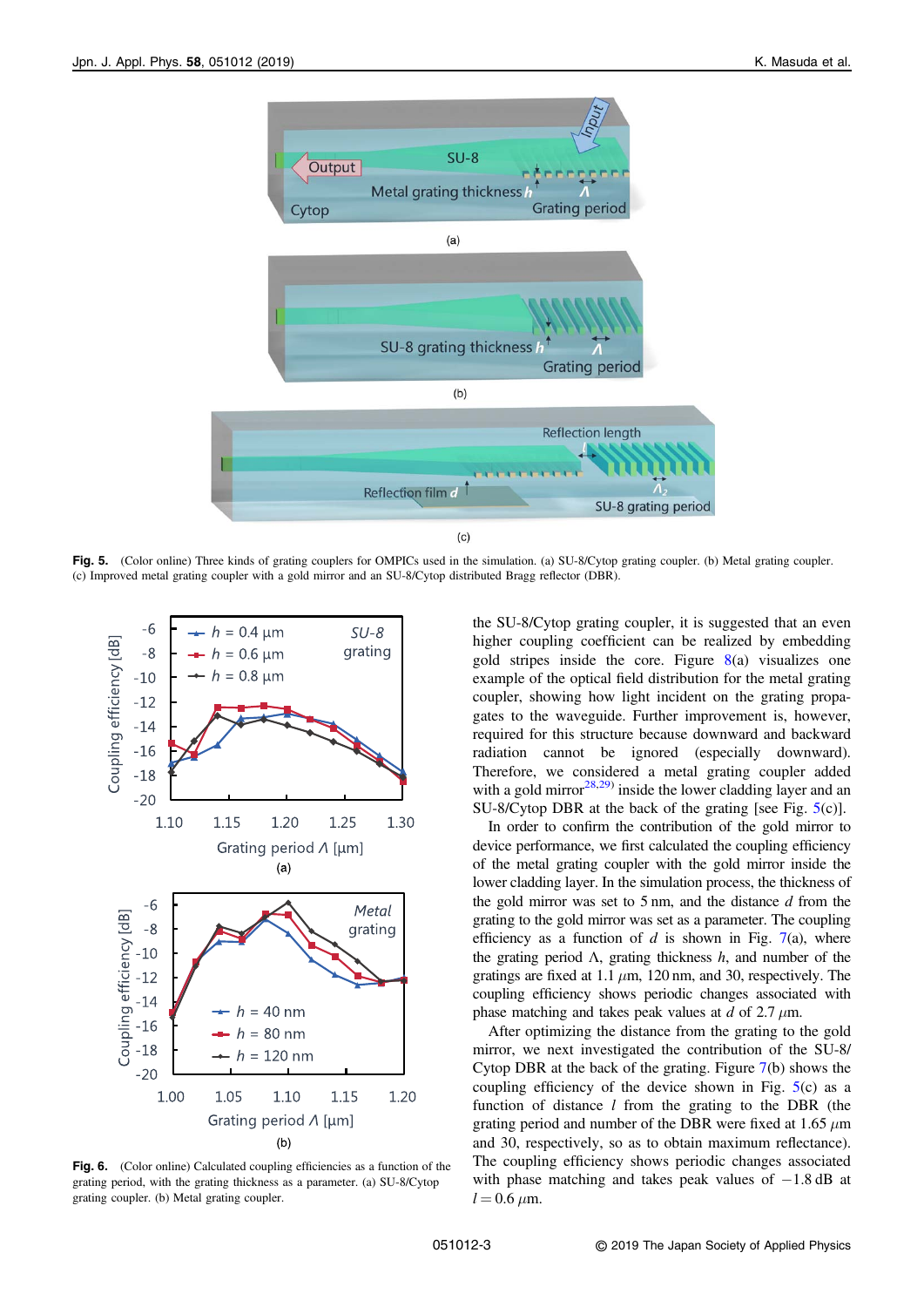<span id="page-4-0"></span>

Fig. 7. (Color online) (a) Calculated coupling efficiencies as a function of the distance from the grating to the gold mirror. (b) Calculated coupling efficiencies as a function of the distance from the grating to the SU-8/Cytop DBR.

Figure 8(b) visualizes the optical field distribution for the optimized device. This result shows that the gold mirror and the SU-8/Cytop DBR function extremely well to improve the coupling efficiency.

3.3. Wavelength dependence of each grating coupler Finally, we simulated the wavelength dependence of the coupling efficiency using the structural parameter obtained in Sect. [3.2](#page-2-0) which gives the maximum coupling efficiency at



Fig. 9. (Color online) Coupling efficiencies as a function of wavelength for each kind of grating coupler.

1550 nm. Figure 9 shows the analysis result. As a result, we found coupling fluctuations of 1.4 dB, 4.3 dB, and 4.2 dB in the SU-8/Cytop grating coupler, the metal grating coupler, and the improved metal grating coupler with the gold mirror and the DBR, respectively. Since the metal grating has a high refractive index coupling coefficient, the optical coupling efficiency is high, but it is suggested that the wavelength dependence is also large accordingly. On the other hand, we confirmed that the wavelength dependence is also large.

#### 4. Summary

We simulated the SU-8/Cytop-based waveguide and I/O vertical grating coupler, which are the most basic elements for OMPICs. The results are summarized in Table [I](#page-5-0).

For the waveguide to obtain single-mode propagation, the width and thickness of the SU-8 core were set to  $1.2 \mu m$  and  $1 \mu$ m, respectively. Under these conditions, in-plane and vertical bending losses were calculated and found to be 0.5 dB or lower for a 70  $\mu$ m bend radius and a 20  $\mu$ m bend radius, respectively.

For the I/O coupler, we investigated three kinds of vertical grating couplers: an SU-8/Cytop grating coupler, a metal grating coupler, and an improved metal grating coupler with gold mirror and SU-8/Cytop DBR. The coupling efficiency reached a maximum of  $-1.8$  dB for the improved metal



Fig. 8. (Color online) Optical field distribution, cross section of light propagation direction. (a) Metal grating coupler. (b) Improved metal grating coupler with a gold mirror and an SU-8/Cytop DBR.